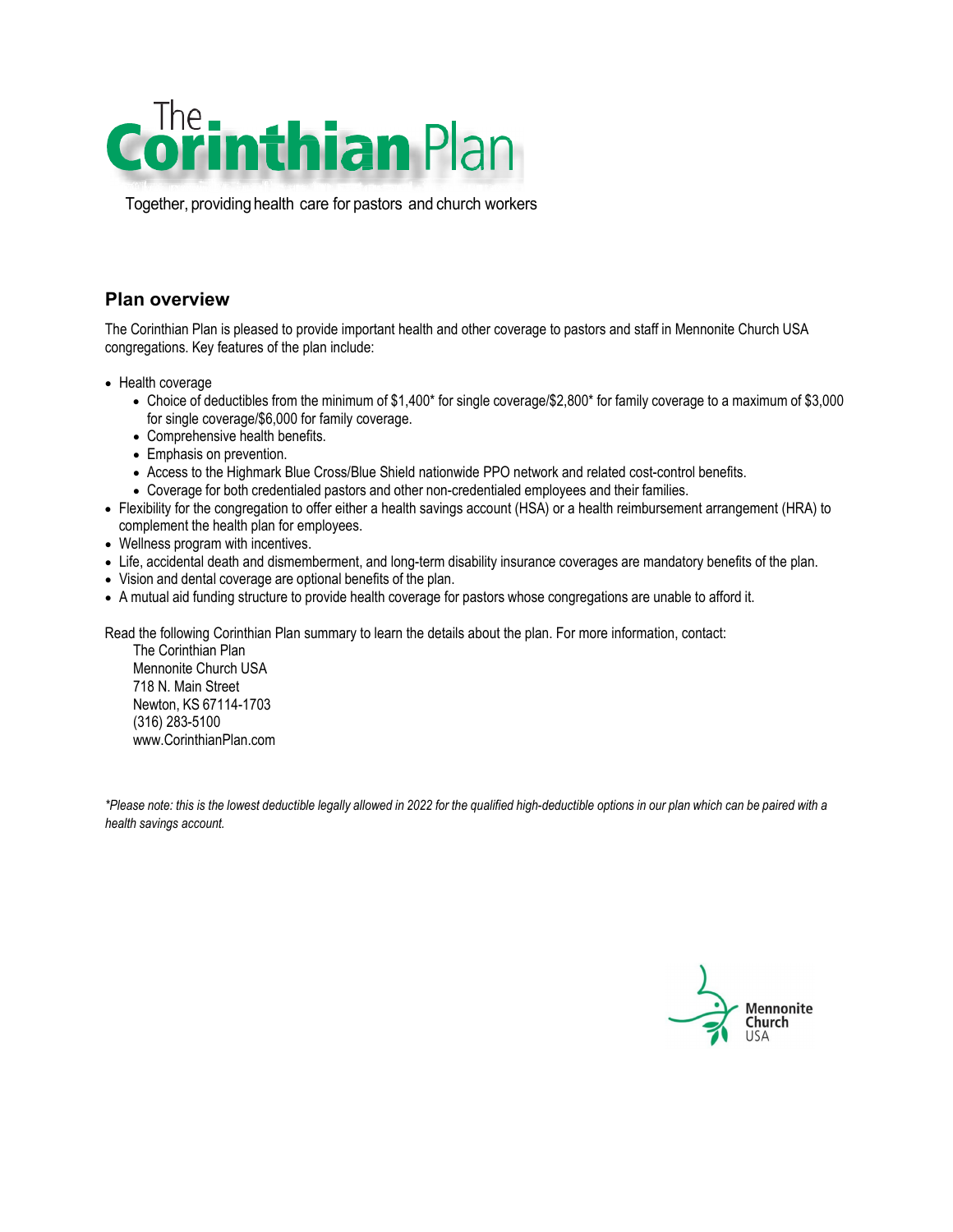# **The Corinthian Plan Summary**

**Health plan** (called the Congregational Employee Plan) The five goals of the health coverage are to:

- Provide coverage for pastors, church employees and their families
- Provide coverage for catastrophic, high-cost medical needs
- Encourage healthy and preventive self-care
- Practice mutual aid and cost sharing, and
- Manage costs for congregations and their staff

### **Deductible choices**

Congregations may choose from among the following four deductible options:

- A. \$3,000 for single coverage \$6,000 for family coverage (total)
- B. \$2,000 for single coverage \$4,000 for family coverage (total)
- C. \$1,400 for single coverage\* \$2,800 for family coverage (total)
- D. \$1,400 per individual \$2,800 per family (embedded). This embedded deductible is available only with the health reimbursement arrangement, but not health savings accounts.

With family coverage under Options A-C, the entire family deductible must be met in total before the plan pays for any medical expenses for anyone in the family. This is true even if only one family member has expenses.

For example: in Option C after the family pays \$2,800 in eligible expenses, the plan begins paying for any family member.

For family coverage under Option D, the deductible includes (or, embeds) an individual deductible of \$1,400. The plan pays for medical expenses for an individual family member after his or her eligible expenses reach \$1,400 or the family combined expenses reach \$2,800.

For all options, once the deductibles are met, the plan pays 100 percent of eligible expenses for the remainder of the calendar year.

### **Expenses covered**

The following medical care and treatment are eligible for coverage:

- Inpatient hospital stays
	- Major medical
	- Mental health
	- Substance abuse
- Maternity care
- Outpatient care
	- Major medical
	- Mental health
	- Substance abuse
- Prescription drugs
- Physician office visits
- Diagnostic x-ray and lab work
- Home health services
- Spinal manipulations
- Therapy and rehabilitation services, including occupational therapy, speech therapy and physical medicine

**First-dollar preventive care** (Plan pays 100%) To encourage plan participants to practice prevention and be knowledgeable about their health, the plan pays 100 percent of some services immediately – without requiring the person to meet the deductible. These preventive services include:

- Immunizations
- Physical exams
- Mammograms
- Gynecological exams and pap tests
- Selected routine diagnostic screenings

#### **Covering families**

The plan includes coverage for all eligible family members, spouses, and children under the age of 26.

#### **How the health plan is administered**

Mennonite Church USA is the plan sponsor and determines premium subsidy payments for congregations who are unable to pay the full cost of coverage for their staff. Mennonite Church USA also determines all benefits that the plan covers.

Everence and Highmark Blue Cross Blue Shield are the plan's administrators. Highmark's PPO (a network of providers) allows plan participants to receive significant discounts on medical care.

Everence recommends rates and reserves for the health plan, handles enrollments, billing, continuation of coverage, and disenrollment.

Highmark provides claims administration, as well as cost control measures such as:

- Reviewing hospital bills,
- Negotiating fees,
- Managing large claims, and
- Precertification.

All of these services help to keep the cost of health care more affordable for everyone. Plan participants can help by using physicians and hospitals that are in the Highmark Blue Cross Blue Shield PPO network.

### **No health plan covers everything**

Today, health plans are very detailed, so what's covered (or not covered) under the plan can be extremely complex. Not every service of every doctor or medical facility will always be paid by the health plan – even after the deductible is met. Plan participants are responsible for payment of ineligible services, so we strongly suggest that before plan participants receive care, they call Highmark to see if that service is covered.

The health plan will pay for expenses above the deductible for:

- Care that is listed as covered in the summary plan description.
- Care that is medically necessary and appropriate to treat an injury or sickness.
- Allowable charges for similar treatment in a given geographic area.

#### **Health coverage options for terminating employees and dependents**

If an employee or dependent loses eligibility for health plan coverage, he or she may choose to continue on the plan for up to 18 months but will need to pay the entire cost of the coverage. This is called continuation of coverage.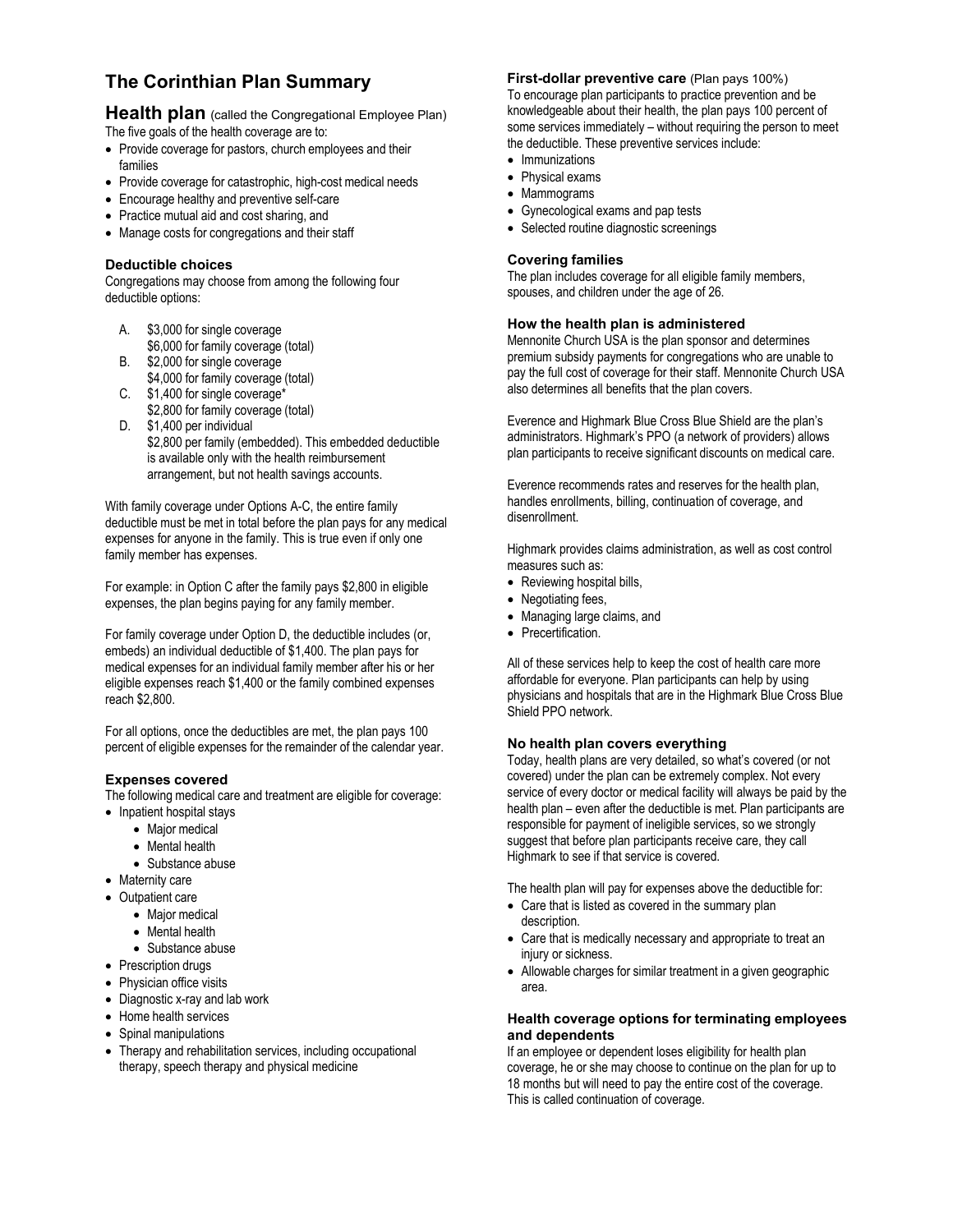## **Health savings account and health reimbursement arrangement**

Congregations are encouraged to provide funding of \$500 for single health plan coverage and \$1,000 for family health plan coverage for their employees to help offset the cost of meeting the deductible requirement.

With a health savings account, the congregation can make funding contributions into the account and employees can also make contributions into the account. Under a health reimbursement arrangement, only the congregation can fund it because employees are not permitted to make contributions.

Simply stated, both of these options provide funds for medical expenses, when the need arises. Both also offer tax advantages.

A health savings account is owned by the employee. Account funds can be used for any qualified medical expenses, including meeting the plan's deductible or paying for dental or vision care, for example. The account balance carries over from year to year. HRA funds can only be used for deductible expenses.

### **Eligibility requirements for HSAs**

To open and contribute to an HSA, participants must:

- Be covered under a qualified high-deductible health plan,
- Not be covered under any other plan that reimburses medical expenses (including a health reimbursement arrangement or a medical reimbursement account) unless it is also coordinated with a qualified high-deductible health plan,
- Not be enrolled in Medicare Part A or B, and
- Not be eligible to be claimed as a dependent on another person's tax return.

More details are available on the eligibility worksheet accompanying the HSA application.

### **Health reimbursement arrangement features**

A health reimbursement arrangement has "notational" record keeping accounts for all participants, meaning no real account holding funds is established but the funds available for reimbursement are tracked for each participant. It can be used for any qualified medical expenses, as determined by the plan sponsor.

MC USA has designated that the HRA can be used only for reimbursement of deductible expenses. The employer makes a specific amount of money available, in case the employee has deductible expenses. The employee cannot add to the funding available, nor does the balance carry over to the next year.

### **Wellness program**

To support healthy lifestyles for individuals, this program encourages each employee and spouse to see their primary medical provider for their annual or wellness exam. One part of the Incentive (\$150) is offered after sending in a signed form confirming the exam. Another part of the Incentive (also \$150) is offered after either engaging in a one-time wellbeing conversation session with a wellbeing specialist or creating a personal Wellbeing Plan. Along with these financial Incentives basic practices of wellness and wellbeing will be encouraged for your own health. This program also helps manage costs associated with unhealthy habits. Everence administers the plan.

*Reminder:* MC USA Pastors and their spouses who aren't on the health plan (waived coverage) are eligible to participate in the Wellness Program. They can receive cash incentives of up to \$600 for the pastor and spouse. Additional wellness information is mailed to pastors in the first quarter of each year.

## **Life and disability insurance**

All eligible employees in The Corinthian Plan will receive life insurance coverage equal to their annual salary (up to \$75,000 maximum). In addition, an equal amount of coverage for accidental death and dismemberment is included.

In addition, eligible employees will receive disability income insurance (based on the pastor's salary) to help pay for a qualified long-term disability. The insurance benefits pay two-thirds of a monthly salary to an employee who becomes disabled.

## **Additional benefits**

Pastors and other employees may choose to participate in the Section 125 plan, a flexible benefits (cafeteria) plan provided by The Corinthian Plan.

If the employee pays any portion of the premiums for the health, dental or vision plans, it is automatically processed through the Section 125 plan to give the employee automatic tax benefits. In general, this plan allows employees to use before-tax dollars for:

- Funding a health savings account
- Paying for unreimbursed qualified medical expenses for participants who aren't eligible to contribute to an HSA;
- Paying their share of their health, dental and vision plan premiums; and
- Paying for their work-related child (or dependent) care.

### **Dental coverage**

The Corinthian Plan offers dental coverage for pastors, staff and their families. If a congregation (or conference) chooses dental coverage, all employees and their family members will be enrolled.

If an employee of that congregation waives health coverage, they will still be enrolled in this dental coverage. They andtheir family members are required to enroll unless they have alternative dental coverage. Details about this coverage are available from The Corinthian Plan staff.

## **Vision coverage**

The Corinthian Plan offers vision coverage for pastors, staff and their families through Vision Service Plan (VSP). If a congregation (or conference) offers vision coverage, it is not mandatory for eligible employees and their families. Each employee may choose whether to enroll in the vision coverage or waive coverage.

Details about this coverage are available from The Corinthian Plan staff.